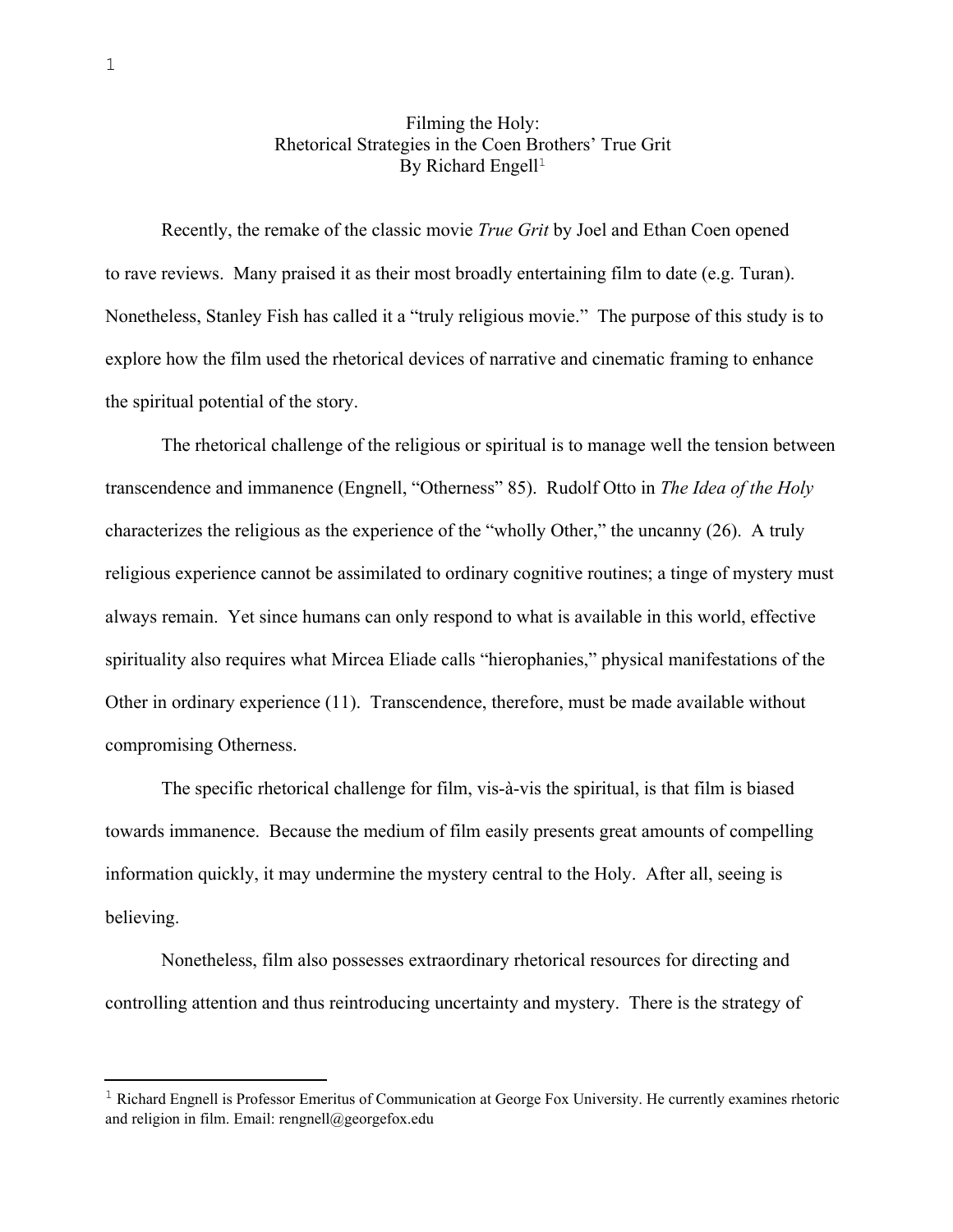visual framing. The huge, vivid image in a darkened room vanquishes competing images and thoughts and "frames" whatever the screen depicts, lifting it out of normal contexts and thus potentially upsetting normal cognitive routines (at least in a theatre setting). The object on screen may appear as "more" or "less" than what ordinary cognition takes it to be (Engnell, "Spiritual Potential" 242-245). Film also excels at narrative framing though its control of sequence. A given scene may "prime" the audience for what follows or retrospectively call into question its normal expectations.

While the plot of *True Grit* has inherent religious potential (life and death, justice, an "innocent" child, etc.), the story may be enjoyed simply as a conventional Western: A 14 year-old Arkansas girl, Mattie Ross, seeks justice in the death of her father. She hires a dissolute federal marshall, Rooster Cogburn, to guide her into the Oklahoma territory and help her capture (or kill) the culprit. At the moment of their victory, however, Ross falls into a pit of rattlesnakes. Cogburn rescues her and races to get her to medical aid.

The Coen brothers, however, use narrative framing to enhance the spiritual potential of a story. The film opens with a Bible verse displayed on screen, then a narration that concludes: "You must to pay for everything in this world, one way or another. Nothing is free but the grace of God." The film score consists almost entirely of instrumental excerpts or allusions to an evangelical hymn. As the film ends, however, the audience hears the lyrics sung for the first time: "What a fellowship, what a joy divine, leaning on the everlasting arms." By bracketing the narrative with religious material, the film foregrounds its spiritual potential yet the rest of the film contains very little explicitly religious content.

The filmmakers use narrative framing also to emphasize the role of Mattie Ross. The film begins with the voice of the adult Ross as narrator, reflecting on her experience and setting the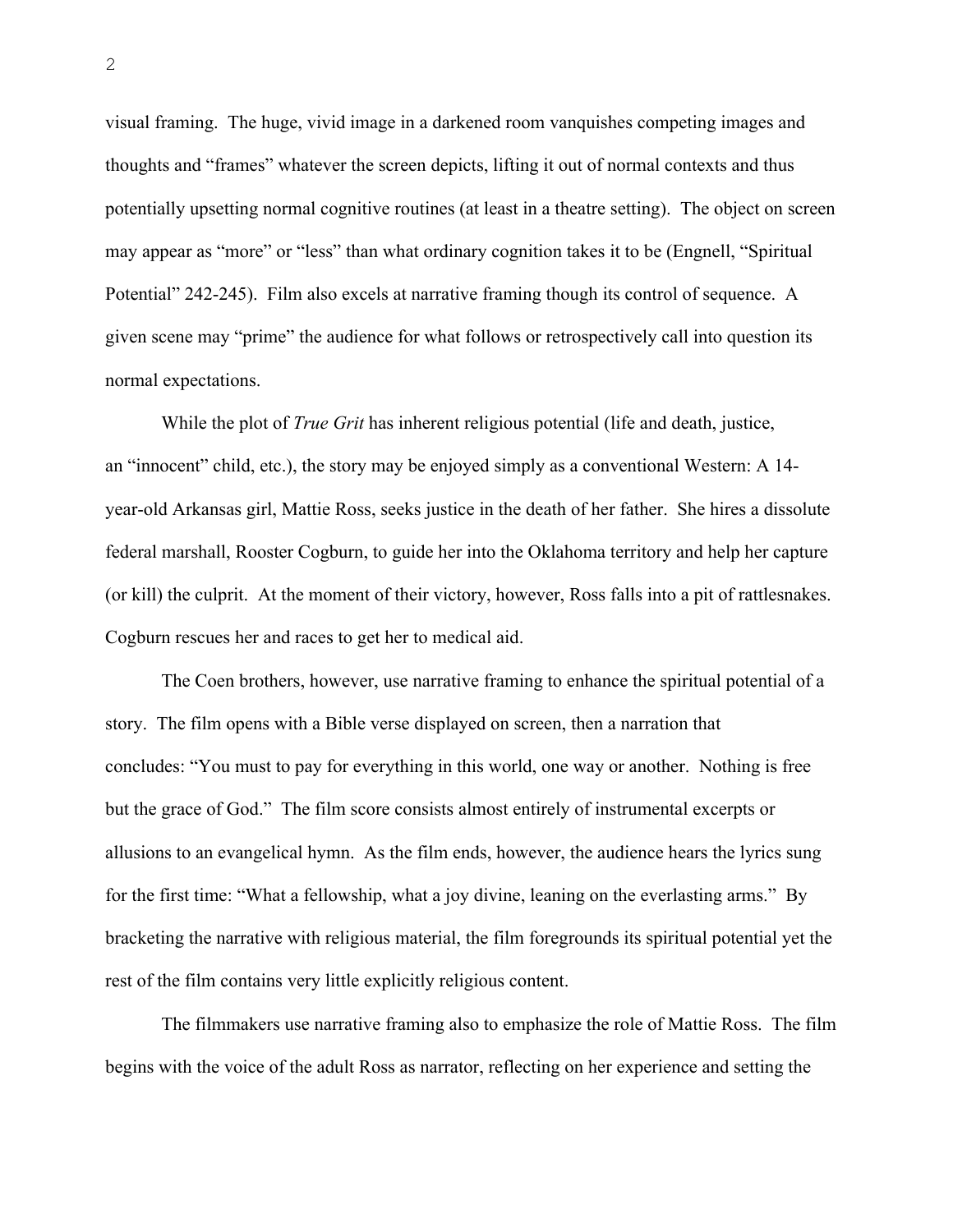scene. The first character clearly depicted on screen is the young Ross as she arrives via train to Fort Smith, Arkansas. The film ends with the aged Ross contemplating a graveyard. The film narrative begins and ends with Ross.

More importantly, the Ross role is magnified through visual framing. Much of the film is given over to watching her talk. She is filmed from the shoulders up far more than any other character; only Ross is awarded extreme close ups. The viewer is clearly directed toward Ross as the film's center.

What we find, however, is that Ross is head-strong, proud, insensitive, elitist, prejudiced, judgmental, and legalistic, quick to appeal to law and contract to get her way. She readily dismisses others as "trash!" Her most admirable characteristic is a fierce commitment to justice (of a sort) but she is little disposed toward mercy. Mattie Ross is a hard child to like.

Because film so easily frames and conveys the face, close camera shots frequently are used to prompt insight into character. They suggest that a character has an "inside." The Ross character, however, does not do nuance well. What we perceive from a distance is what we see close in. While intrigued perhaps by her expressive mouth and eyes, we do not feel that we really know her. In part, the stiff, formal language used in the film distracts the viewer from simply attending to the character. Speaking in full sentences and without contractions or ellipsis also weakens emotional expressiveness. It is also possible that the directors deliberately sought a somewhat flat, one-note performance for the role. In his analysis of the spiritual potential of film, Paul Schrader suggests that some directors over-rehearse so that the actors appear to perform by rote, thus denying the viewers the insight they seek (26, 65-67). One reviewer finds that the Ross actor speaks the dialog in the manner of a memorized school oration (Corliss). However, the camera invites us to scrutinize the Ross character; she remains somewhat of a mystery.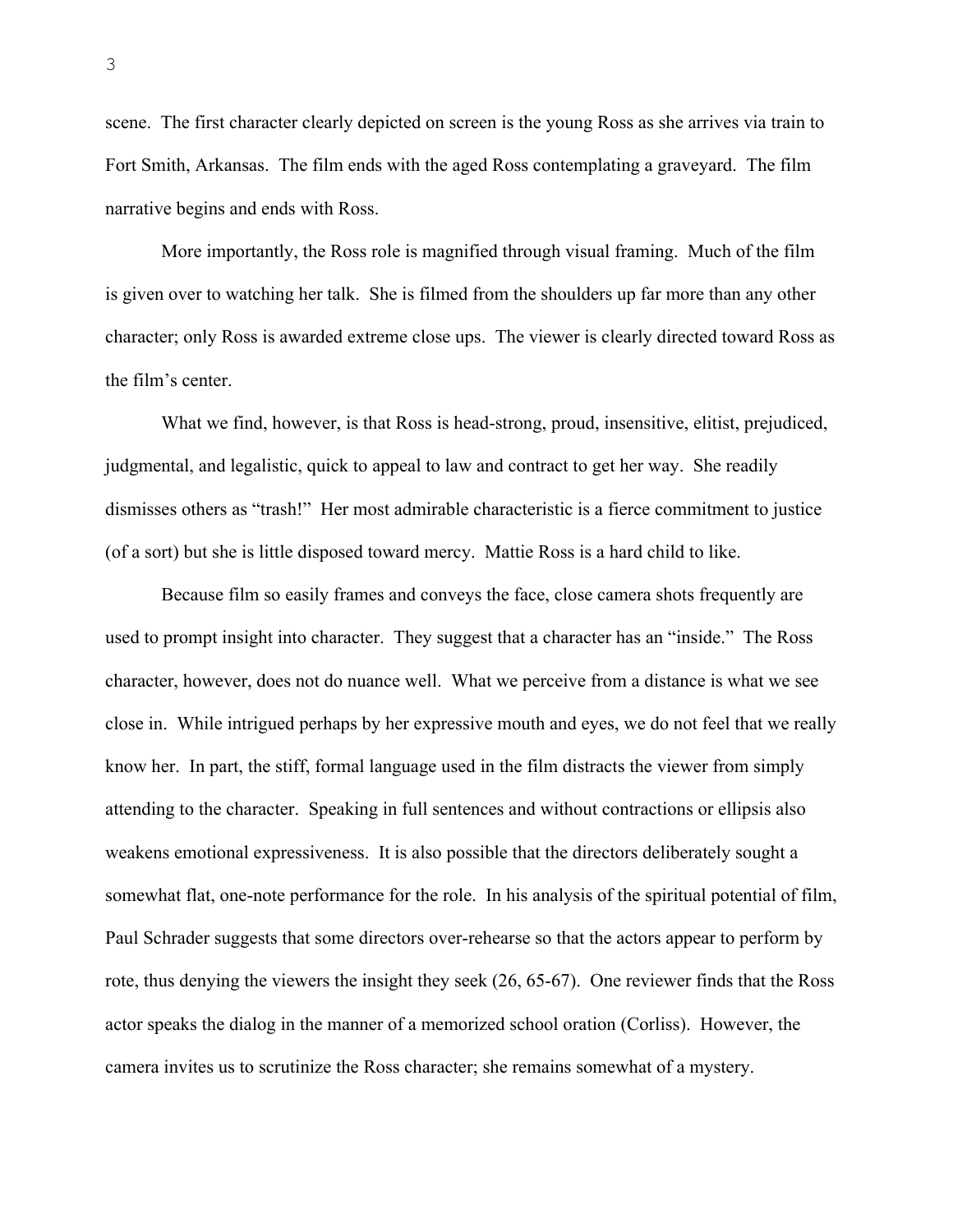Another way to understand and assess a character is through how the character changes over time. In *True Grit*, however, the Ross figure remains largely unchanged, still attempting, for example, to exploit her legal resources even as she is left alone with the very outlaw she has sought to bring to justice. Though her brush with death might be expected to prompt some inward transformation, the primary narrative breaks off just as she reaches potential aid. The screen, in fact, goes dark for a time.

The film then jumps ahead 25 years to show a middle-aged Ross who is seeking out Cogburn at a wild-west show, only to find he has just died. Her eyes water up at the news, but the episode ends with Ross calling one of the show owners "trash" for not standing in a lady's presence. Same old Mattie Ross. In the final scene, an aged Ross contemplates Cogburn's gravesite. Close-ups reveal a thoughtfulness and vulnerability unseen before, but her closing narration still includes the now-expected remonstrances against others. Any sign of transformation is subtle.

There is one way, though, in which Ross has clearly changed. Because of her encounter with rattlesnakes, she has lost her left arm. This fact is both hidden and then emphasized through narrative sequencing and visual focus. It is hidden in that the screen goes dark just when this kind of information would normally be forthcoming. The loss of the arm is then emphasized through cinematic framing. As the screen remains black, we hear the adult Ross begin narrating, and then we see her face framed by the train window. Just as the narration mentions the loss of the arm, we see her backlit silhouette, the left sleeve of her dress pinned up and conspicuously empty. The empty sleeve also figures prominently in the concluding scene. Ross walks away from the gravesite and we again see her silhouetted from behind, with the empty sleeve prominent.

The film presents no explicit spiritual "message" but framing the narrative with religious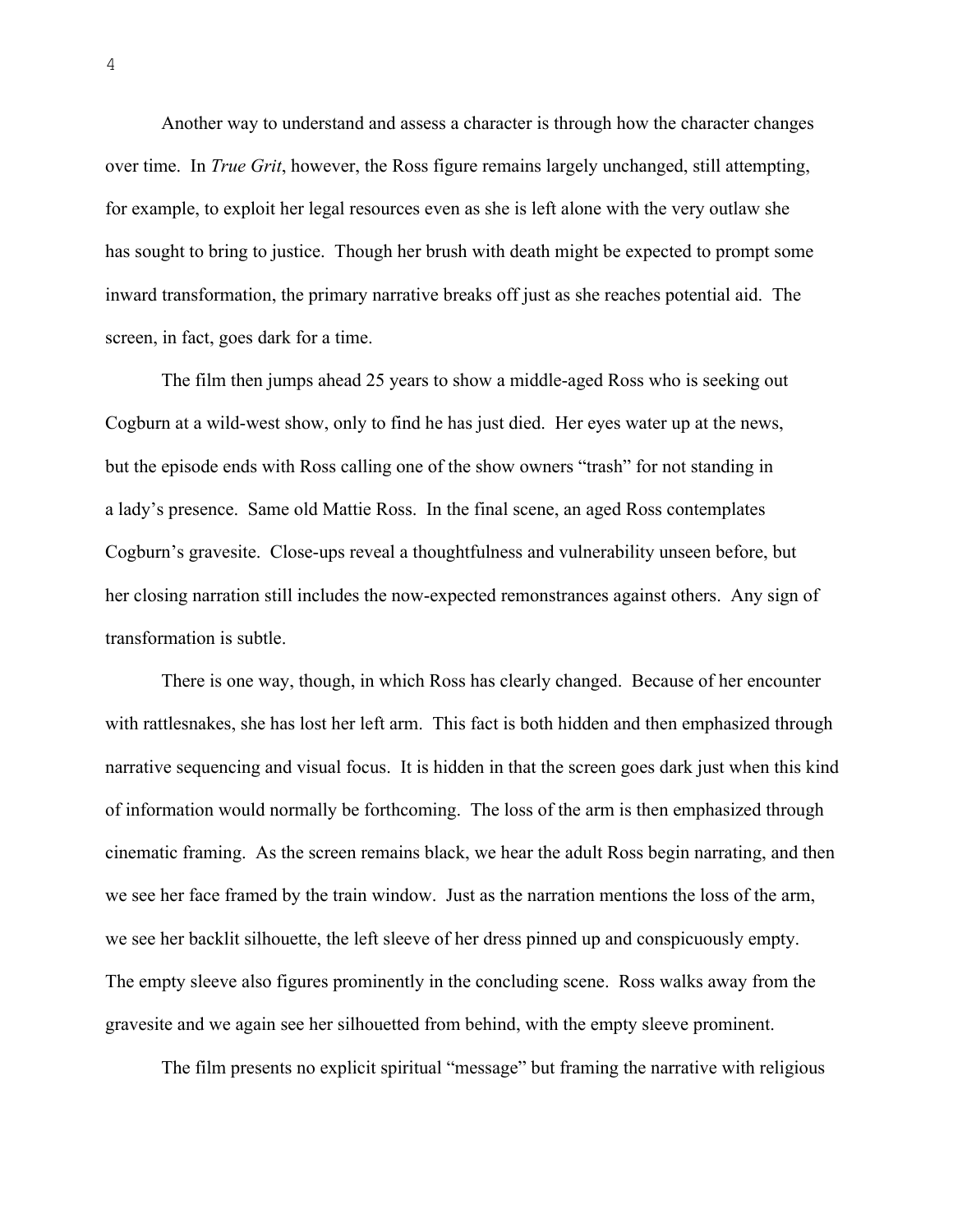material and then focusing narratively and visually on the Ross role encourages the viewer to struggle with the meaning of the story. It preserves mystery while nonetheless suggesting meaning. Perhaps we recall the opening maxim of the film: You pay for everything in this life. Perhaps Ross has "paid" for something with the loss of an arm.

But what would she have paid for? For being an obnoxious, self-centered, bullying person? Well, she was only 14 years old. For lacking mercy? Well, Cogburn was certainly worse than Ross. Perhaps she has paid for nothing. Like Jacob, she has simply wrestled with the divine—in the mode of justice—and came away wounded. Otto maintained that the Holy is apprehended in three modes—as supreme mystery, as supreme beauty, and as supreme danger (1- 41). The mortal and flawed is always in danger in the presence of the divine. In the end, Ross bore in her body the wounding of the Holy.

Would the Coen brothers agree with this spiritual take on *True Grit*? Probably not, but their use of narrative and cinematic framing suggests that they would approve the search.

## WORKS CITED